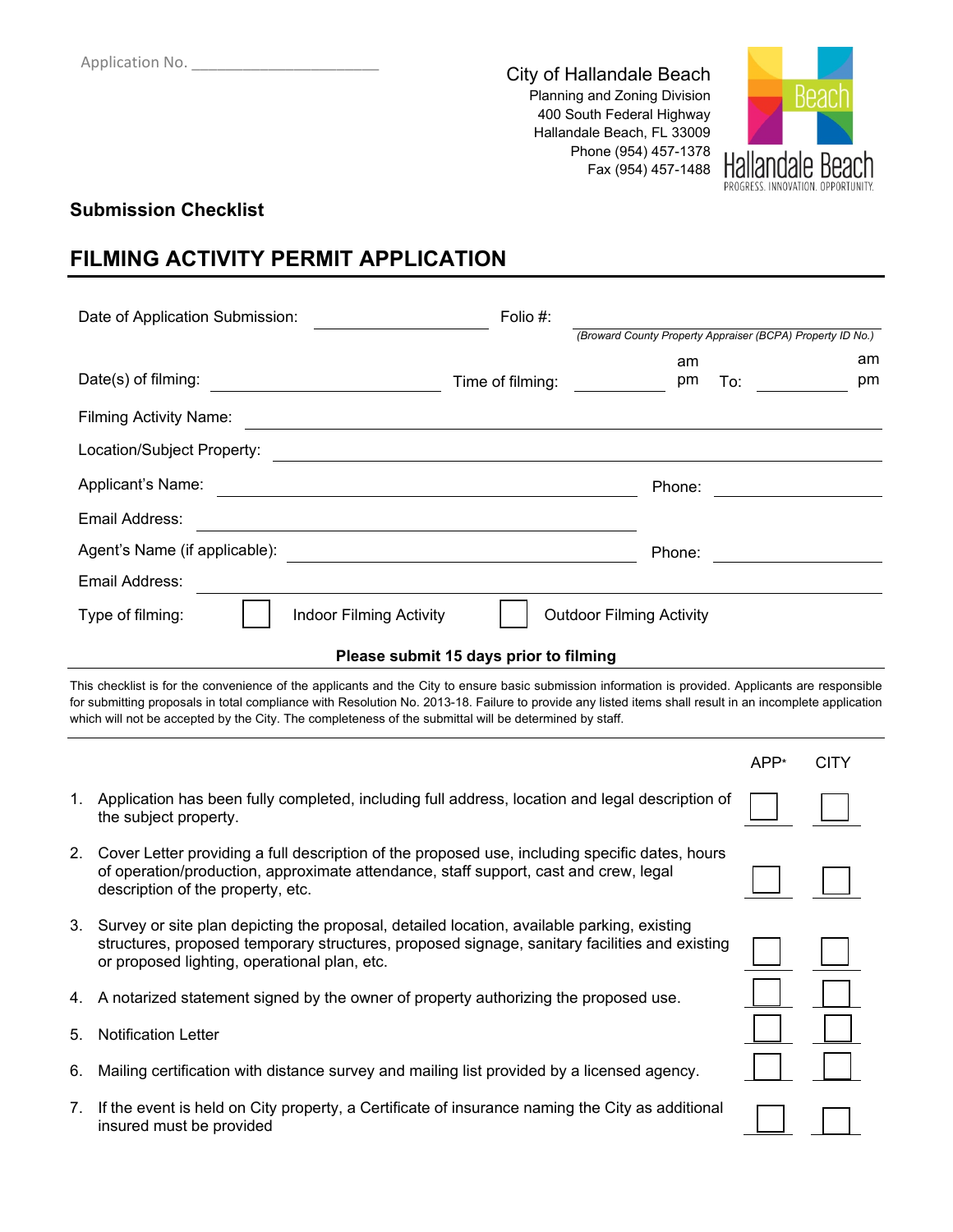Application No. \_\_\_\_\_\_\_\_\_\_\_\_\_\_\_\_\_\_\_\_\_\_

# **FILMING ACTIVITY PERMIT APPLICATION**

**Please submit 15 days prior to filming**

| Date of Application Submission:                                                                                                                                                                | Folio #:                                                                                                                                        |
|------------------------------------------------------------------------------------------------------------------------------------------------------------------------------------------------|-------------------------------------------------------------------------------------------------------------------------------------------------|
|                                                                                                                                                                                                | (Broward County Property Appraiser (BCPA) Property ID No.)                                                                                      |
| Date(s) of filming:                                                                                                                                                                            | am<br>am<br>Time of filming:<br>pm<br>pm<br>To:                                                                                                 |
| <b>Filming Activity Name:</b>                                                                                                                                                                  |                                                                                                                                                 |
| Location/Subject Property:                                                                                                                                                                     |                                                                                                                                                 |
| Applicant's Name:                                                                                                                                                                              | Phone:                                                                                                                                          |
| Email Address:                                                                                                                                                                                 |                                                                                                                                                 |
| Agent's Name (if applicable):                                                                                                                                                                  | Phone:                                                                                                                                          |
| Email Address:                                                                                                                                                                                 |                                                                                                                                                 |
| <b>Indoor Filming Activity</b><br>Type of filming:                                                                                                                                             | <b>Outdoor Filming Activity</b>                                                                                                                 |
| Description/Proposed activity:                                                                                                                                                                 |                                                                                                                                                 |
|                                                                                                                                                                                                |                                                                                                                                                 |
| Type of project:                                                                                                                                                                               |                                                                                                                                                 |
| <b>Feature Film</b><br>Industrial                                                                                                                                                              | <b>TV Series/Pilot</b>                                                                                                                          |
| TV Movie or Special<br>Documentary                                                                                                                                                             | Still Photo                                                                                                                                     |
| <b>TV Commercial</b><br>Music Video                                                                                                                                                            | Web                                                                                                                                             |
| <b>PSA</b><br>Telenovela                                                                                                                                                                       | Other:                                                                                                                                          |
| <b>Production Budget:</b><br>P.                                                                                                                                                                |                                                                                                                                                 |
| $No^*$<br>Owner of property:<br>  Yes<br>Name of property owner:<br>this application.                                                                                                          | *If owner of property is other than the applicant, a notarized statement by the property owner authorizing the proposed use must be attached to |
| Will the property owner be present during the filming?                                                                                                                                         | No<br> Yes                                                                                                                                      |
| Estimated # of attendees or cast and crew members on site at any one time:                                                                                                                     |                                                                                                                                                 |
| Amount of off-street parking provided:<br>Must obtain decal for staff and crew by production company                                                                                           | Number of Vehicles:<br>(specify on site plan)                                                                                                   |
| Temporary structures to be erected (Select all that apply):<br>Refer to the Building Department for appropriate permits: (954) 457-1382                                                        | <b>Tents</b><br><b>Stages</b>                                                                                                                   |
|                                                                                                                                                                                                | Portable toilets<br>Other:                                                                                                                      |
| Equipment to be used:                                                                                                                                                                          |                                                                                                                                                 |
| List any Pyrotechnic or other large scale special effects:<br>Refer to Fire Department for approval: (954) 457-1476. (See Filming guidelines #14).                                             | No<br>Yes                                                                                                                                       |
| Will this production require road closure?<br>Yes                                                                                                                                              | No                                                                                                                                              |
| Location of Road closure:<br>County roads → Broward County Transit: (954) 357-8300, State roads → Florida Department of Transportation: (954)555-5555, City roads → Engineering Dpt. ext #1601 |                                                                                                                                                 |
| Yes<br>Any City or County Services needed?                                                                                                                                                     | No                                                                                                                                              |